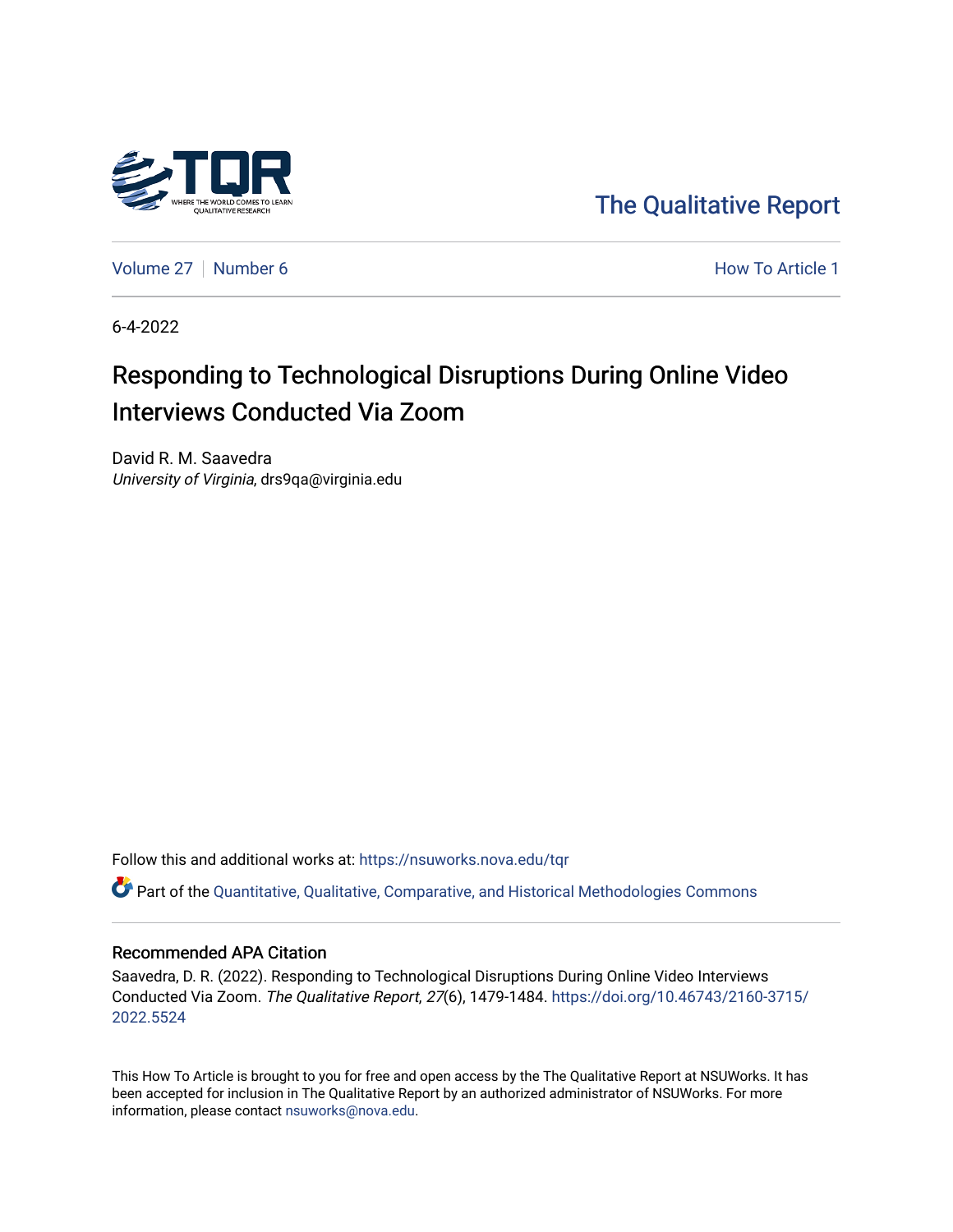# **Qualitative Research Graduate Certificate** Indulge in Culture Exclusively Online . 18 Credits

**LEARN MORE** 

# Responding to Technological Disruptions During Online Video Interviews Conducted Via Zoom

# Abstract

When conducting online video interviews, researchers must be prepared for disruptions with the technology. In this essay I present reflections on my own decision-making processes during technological disruptions while conducting over 36 hours of online video interviews using the videoconferencing software, Zoom. I argue that researchers must consider the severity and frequency of technological disruptions, their research design and goals, and what is happening at the moment a disruption occurs in order to make the best decision possible for how to proceed while still maintaining the integrity of the data generation process.

## Keywords

video interviews, internet interviews, online interviews, Zoom, technological disruption, qualitative methods

# Creative Commons License



This work is licensed under a [Creative Commons Attribution-Noncommercial-Share Alike 4.0 International](https://creativecommons.org/licenses/by-nc-sa/4.0/)  [License](https://creativecommons.org/licenses/by-nc-sa/4.0/).

# Acknowledgements

The research reported on in this article was funded by the Dean's Research and Development Fund Doctoral Student Dissertation Grant at the University of Virginia School of Education and Human Development [161581-DRS9QA-DR04429-31165].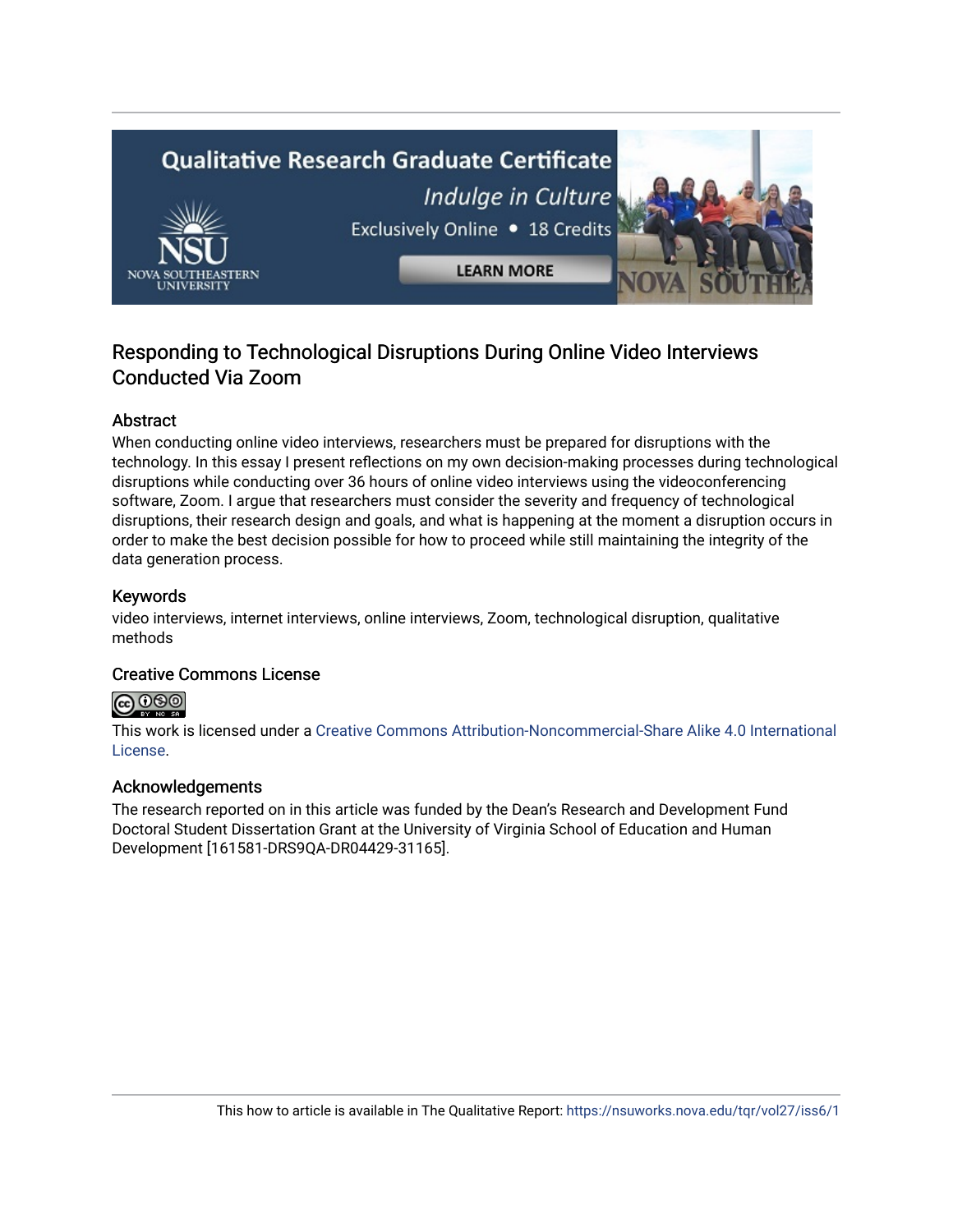

# **Responding to Technological Disruptions During Online Video Interviews Conducted Via Zoom**

David R. M. Saavedra University of Virginia, Charlottesville, Virginia, USA

When conducting online video interviews, researchers must be prepared for disruptions with the technology. In this essay I present reflections on my own decision-making processes during technological disruptions while conducting over 36 hours of online video interviews using the videoconferencing software, Zoom. I argue that researchers must consider the severity and frequency of technological disruptions, their research design and goals, and what is happening at the moment a disruption occurs in order to make the best decision possible for how to proceed while still maintaining the integrity of the data generation process.

*Keywords:* video interviews, internet interviews, online interviews, Zoom, technological disruption, qualitative methods

## **Introduction**

Like many researchers, the onset of the COVID-19 pandemic in the early months of 2020 forced me to redesign a study that I had originally intended to conduct face-to-face. I had been preparing to conduct a school ethnography to investigate cross-cultural educational relationships among teachers of English for Speakers of Other Languages (ESOL) and their students. I planned to embed myself in a secondary ESOL classroom for a school year as a participant-observer. I would observe, interact with, speak informally with, and formally interview the teacher and students throughout the duration of the research project. Yet as the spread of the virus became recognized as a global pandemic, many colleges and universities instituted indefinite bans on face-to-face research activities, mine included. To move forward with my work, I decided to redesign my study as a phenomenological ethnography. Rather than embed myself in a classroom, I would conduct a series of in-depth phenomenological interviews (Seidman, 2019) with secondary ESOL teachers about their experiences and understandings of cross-cultural relationships with students and interpret these data through a cultural lens. These interviews would need to be conducted online via Zoom; the videoconferencing platform contracted by my university for online operations.

Much needed to be considered in terms of adapting protocols and processes of the research design to make the shift to an online medium (Walker et al., 2021). While preparing for this change in research design, I reviewed the burgeoning online interview literature to prepare myself for the medium. I found much that was helpful in terms of translating the norms of face-to-face interviews into a virtual format. What I found to be lacking, however, was a discussion of how to approach disruptions caused by the technology while an interview is in process. I describe here an approach I developed during the research process for handling technological disruptions as they arise during interviews in a way that maintains the integrity of data generation.

Synchronous videoconferencing software, such as Zoom or Skype, allows participants to both see and communicate with each other in real time. The use of this software to conduct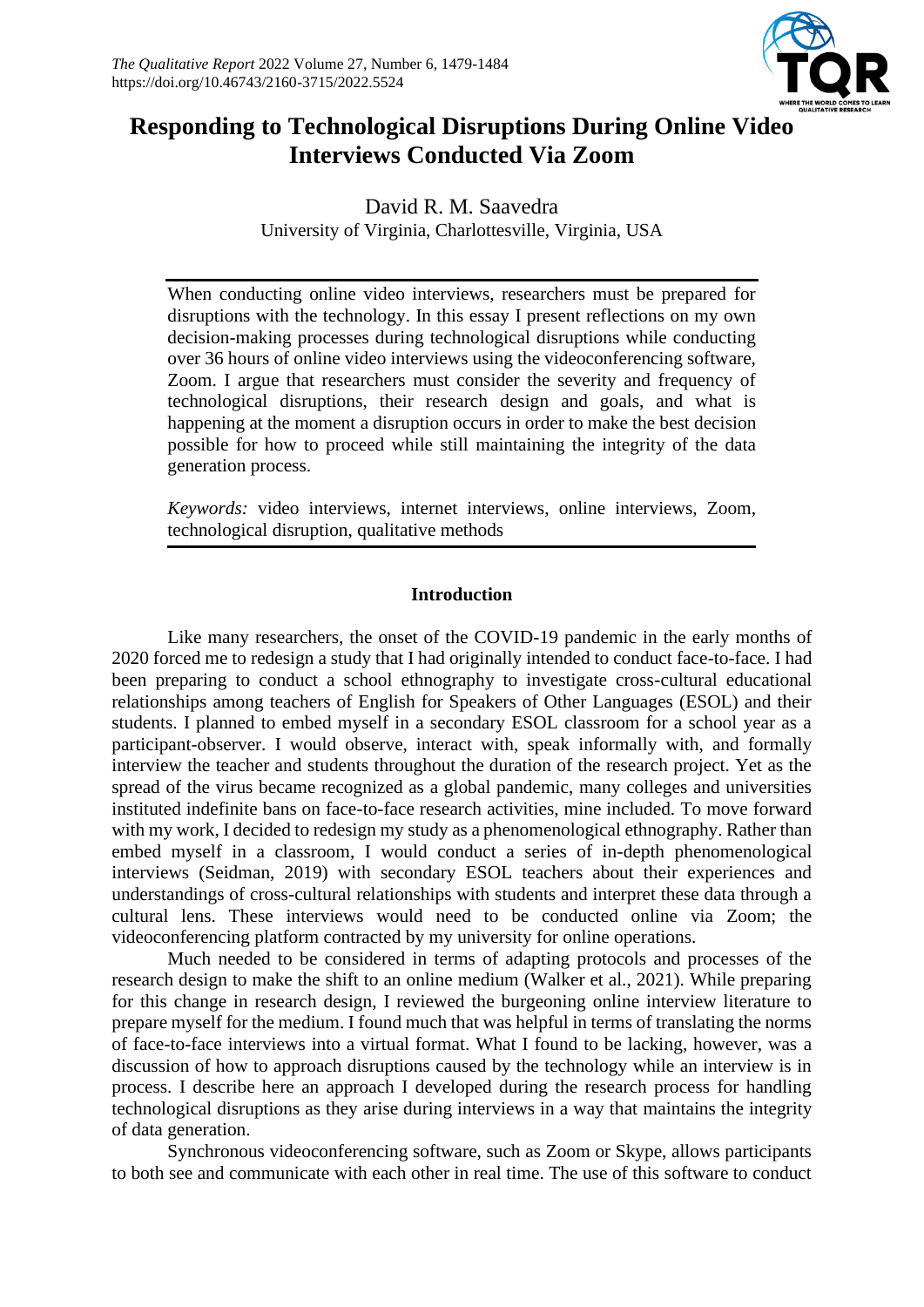research interviews had been gradually expanding over several years until the COVID-19 pandemic caused its use to explode. While preparing to conduct interviews via Zoom, much in the literature helped me to think about how to adapt the principles of face-to-face interviewing to this new medium. For example, researchers must carefully think through the consent process because of the difficulty in obtaining a traditional signed consent form (Deakin & Wakefield, 2014; Sullivan, 2012). It is also a good idea to request that participants choose a space where they are both comfortable and free from distractions (Deakin & Wakefield, 2014; Hanna, 2012; Irani, 2019; Lo Iacono et al., 2016). Researchers should consider how to build rapport with participants when not in the same physical space (Deakin & Wakefield, 2014; Lo Iacono et al., 2016; Mirick & Wladkowski, 2019; Santhiago & Barbosa de Magalhães, 2020; Weller, 2017). They must also pay closer attention to facial cues as body language is often out of the video frame (Gray et al., 2020; Irani, 2019; Lo Iacono et al., 2016; Seitz, 2016). Such counsel was instrumental in being able to shift quickly from a face-to-face to an online research format.

However, once I began conducting interviews and encountered a few technological disruptions, I revisited the literature and found that it inadequately addresses how to respond to these disruptions, which seem inevitable in a virtual research medium. While the disruptions to the interview process caused by technological issues are routinely acknowledged (Adams-Hutcheson & Longhurst, 2017; Archibald et al., 2019; Gray et al., 2020; Irani, 2019; Mirick & Wladkowski, 2019; Seitz, 2016; Sullivan, 2012), such difficulties are generally characterized as unfortunate inconveniences that can disrupt the flow of an interview, make rapport more challenging to achieve, or result in a bit of lost data. The literature's treatment of technological disruptions went no farther than merely pointing out these consequences. A few authors suggested preventative measures to minimize disruptions, such as verifying a stable internet connection and removing other devices from the network (Gray et al., 2020; Seitz, 2016). While certainly advisable to avoid disruptions as much as possible, these measures cannot guarantee that all disruptions will be prevented. There is simply too much that is out of the researcher's control. Others suggest collecting participants' phone numbers during the onboarding process so that phone interviews can be conducted in the event the videoconferencing technology fails (Gray et al., 2020; Mirick & Wladkowski, 2019). It's certainly important to have such a contingency plan in place but only as a last resort for dire circumstances. Surely there are more measured steps that can be taken to address technological disruptions before needing to abruptly end and subsequently restart an interview. The current treatment of the possible technological pitfalls of online video interviews falls short because it leaves unaddressed how best to deal with such problems "in the moment." When technology disrupts an interview, the researcher must make split-second decisions about how best to proceed while still maintaining the integrity and trustworthiness of data generation. As I conducted my research, I documented my responses to technological disruptions during interviews and my rationale for these responses. In the remainder of this essay, I explicate how I approached technological disruptions in online video interviews with an eye towards maintaining the integrity of the data generation process.

### **Addressing Technological Disruptions as They Occur**

I conducted 36 hours of online video interviews via Zoom between November 2020 and January 2021. Over the course of my study, I experienced technological disruptions of varying levels of severity and frequency. Examples include distorted sound, temporary freezes, soundless video, desynchronization of sound and video, and dropped calls, which are in line with the types of disruptions reported in the literature (Archibald et al., 2019; Irani, 2019; Mirick & Wladkowski, 2019; Seitz, 2016). In each instance, I needed to make an immediate decision for how best to proceed with the interview. In making such decisions, I considered the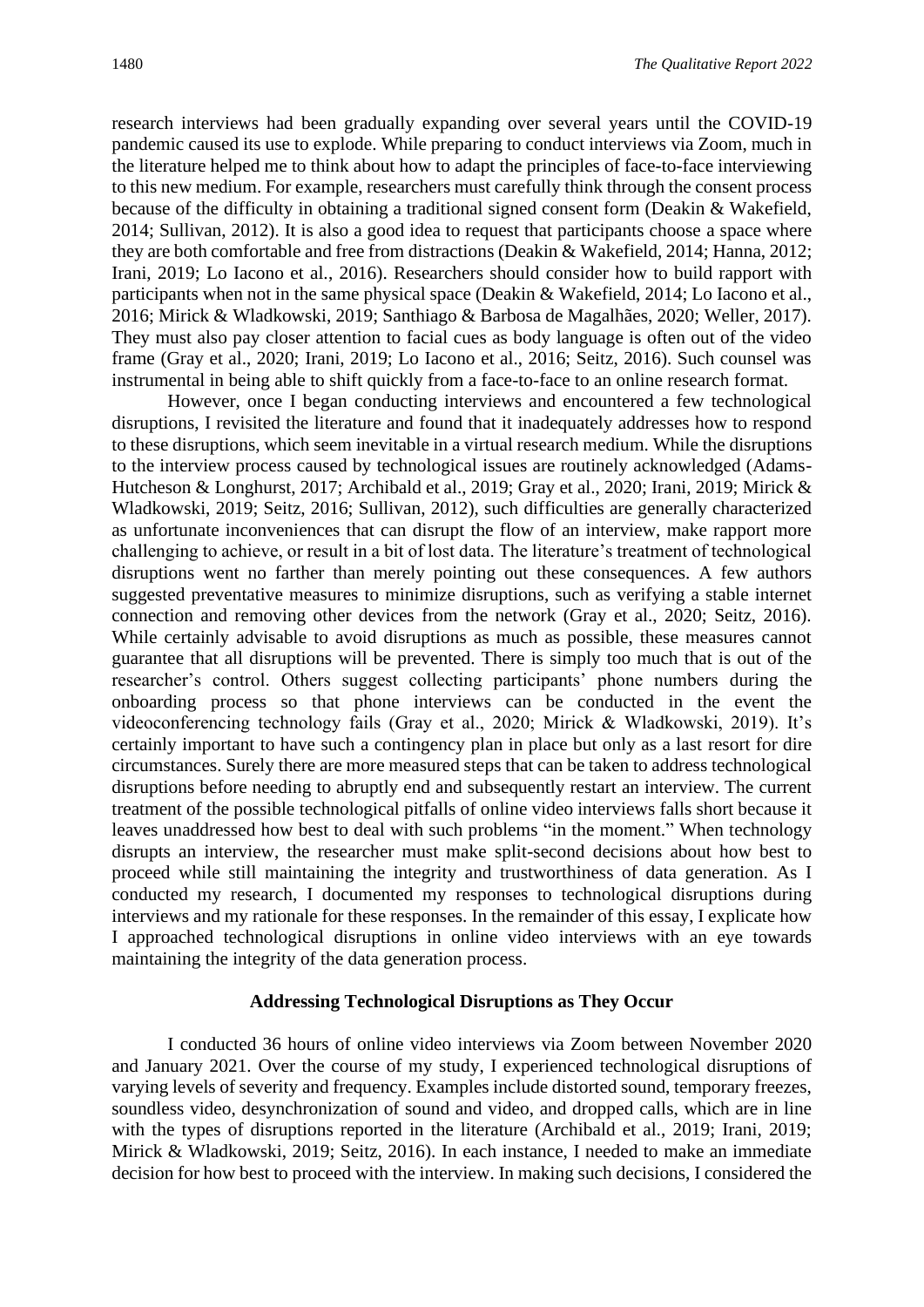severity and frequency of the disruptions, my research aims, and the idiosyncrasies of the moment, which might include how far into a response the participant is when the disruption occurs, the state of researcher-participant rapport at that moment, or whether the interview is at its start, middle, or end, among other possibilities.

It is important to note that one's research design and goals will influence one's definitions of "severity" and "frequency." I conducted three 90-minute interviews with each participant, meaning I spent  $4\frac{1}{2}$  hours with each person. I reasoned that my extended time with participants would yield rich data if disruptions were not too drastic. What I considered a minor disruption in this study, I might consider much more severe in a research design with interviews of shorter duration. While I hope this discussion of my own experience helps researchers think more clearly about how to proceed with disruptions in online video interviews, it should not be interpreted as an ironclad protocol. The specific research and interview context must drive choices about how to respond to technological disruptions during videoconference interviews. Researchers must determine for themselves how best to proceed when the technology interferes with data generation.

In my research, through a process of trial and error, I came to rely on three options for addressing a technological disruption:

- Option 1: Do nothing and allow the interview to continue.
- Option 2: Pause the interview and request the participant repeat an utterance.
- Option 3: Pause the interview and make a change to the technological setup prior to continuing.

I found that a set of three options offered a degree of flexibility in determining how best to proceed while still allowing for quick decisions. Too many options to consider can be paralyzing. These three options also seemed to be the least disruptive to the interview process because any interruption made was straightforwardly explained to the participant. In one instance I tried furtively adjusting the technology while allowing the participant to continue speaking in hopes of fixing a disruption without alerting the participant and interrupting the interview. This attempt backfired. When the participant noticed the change (I had turned off her video), she believed she was experiencing a problem with the technology on her end. She stopped speaking and began trying to start her video again, forcing me to explain what I had done. It was a mistake that I took pains not to repeat.

I came to consider the array of technological disruptions I encountered to be minor, moderate, or severe. From my perspective, minor disruptions do not affect the flow of the interview, nor do they degrade the quality of the data being generated. They are brief and isolated. Examples of minor disruptions include brief sound distortions or cutouts, where the few words affected can still be deciphered or easily inferred from context. For minor disruptions, I always ignored the problem and allowed the interview to continue.

On the opposite end of the spectrum, severe disruptions completely interrupt data generation and threaten to continue doing so if ignored. Examples of severe disruptions in my study include the video and sound completely freezing for an extended period, the sound cutting out for an extended period while the video continued, and participants being dropped from the call and having to log back in. When a severe disruption occurred, I always paused the interview and adjusted technological settings before resuming. Generally, I instructed the participant to disable their video, which usually stabilized the call. I would then prompt the participant to continue, either by repeating the question or mentioning what they had been saying when the disruption occurred. We continued at that point with an interview that was more like a phone interview from my perspective, but my video remained on, and the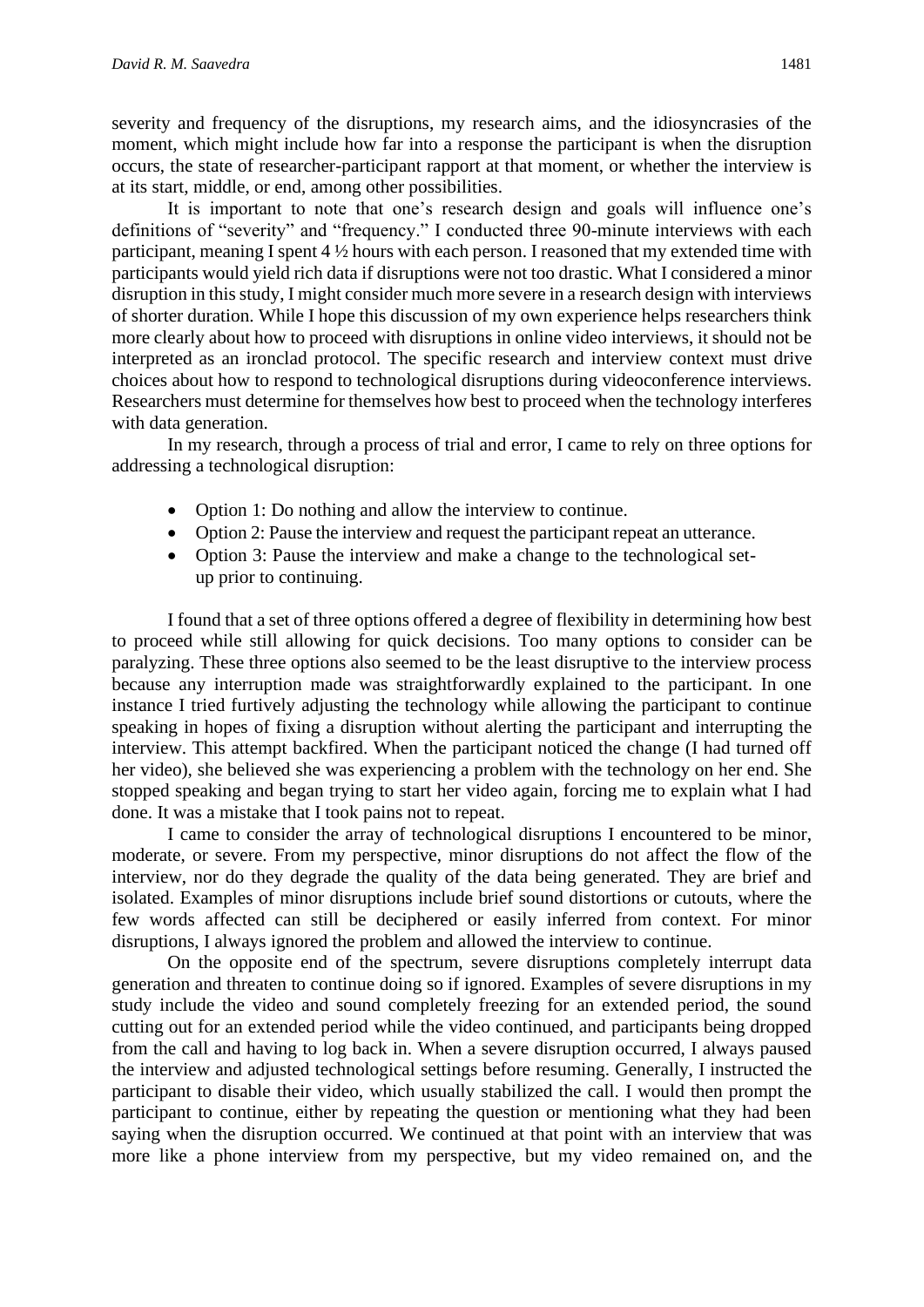participant could still see me. If problems persisted, I disconnected my video and, if necessary, initiated a phone interview contingency plan (Gray et al., 2020; Mirick & Wladkowski, 2019).

Despite the headaches they cause, I find dealing with minor and severe disruptions to be relatively straightforward. Moderate disruptions are much trickier. Moderate disruptions interrupt data generation somewhat, but not as acutely as severe disruptions. They feel less dramatic than a severe disruption, and it is not clear that they will continue. Examples of moderate disruptions in my research include distortions and freezes that last long enough to impede understanding of what the participant is saying for brief periods of time and momentary distortions that become so frequent they begin to hinder comprehension. In my mind there was no definitive pathway to follow to resolve a moderate disruption. My choice of action depended heavily on the context of the moment and my research aims, and over the course of my research I used all three options for moderation disruptions—do nothing; pause and request the participant repeat an answer; and pause and adjust the technology. There was much to consider in the moment of disruption. Would stopping the interview interrupt the participant's train of thought and prevent further data generation on a topic important to my research question? Was stopping the interview necessary because I had missed too much of what the participant had said? Would interrupting the participant damage rapport? Were disruptions picking up in frequency or becoming more intermittent?

Three distinct examples help illustrate how the specifics of the moment can guide the researcher's decision-making process in confronting moderate disruptions. In one interview, the participant's sound cut out for approximately 15 seconds in the middle of a lengthy anecdote. When the sound returned, I opted to do nothing because she was in the flow of speech and what she was saying at the moment the sound returned was directly relevant to my main research question. I felt it was more important to have what she was saying in the flow and to let her build on her own thoughts, rather than interrupt her train of thought and potentially miss something important by putting it out of her mind. In another instance with a similar disruption, I opted to act differently. On this occasion when the sound cut out for about 15 seconds, I chose to stop the participant and have her repeat herself because she had just begun to answer a question. I had missed the set-up of the anecdote, so her narrative was not making sense. She was also just beginning her thought process for that topic, so I felt that asking her to start over would not risk losing an important line of reflection. In a final example, small audio issues began to occur during an interview. It began with momentary distortions, then progressed to a dropped word or two. These problems picked up in frequency and started to interfere with my understanding of the participant's speech. At that point, I paused the interview and requested that the participant turn off her video to prevent the problem from worsening. In each instance of moderate technological disruption, I had a distinct reason for responding to the disruption in a particular manner, always considering my research goals and always with the aim of maintaining the integrity of the data.

#### **Conclusion**

Videoconference software is a tool that holds much potential for conducting interviews in ways that can advance qualitative research. It allowed me to move forward with my planned research during the pandemic rather than stagnate and wonder when I could get out into the field. For that fact alone, I am incredibly grateful that this medium can be used to conduct research. I believe, as well, that participants and I were able to generate high quality data during our online video interviews. We were able to establish a strong rapport, and they were quite forthcoming about their experiences and perceptions. Multiple participants even chose to share highly personal and sensitive narratives, becoming emotional in the process. That I perceive the data generated via an online platform to be of high quality is in line with Jenner and Myers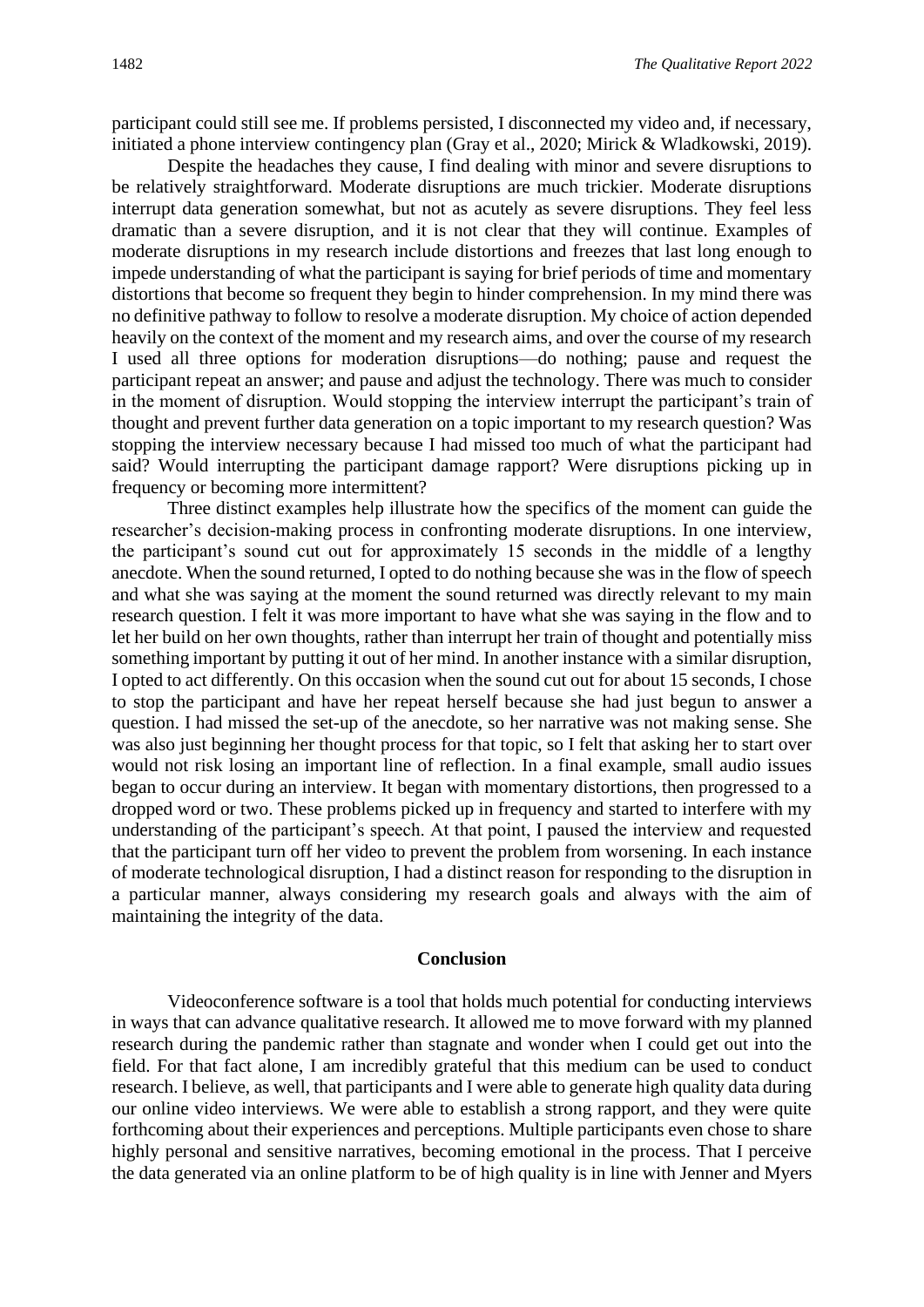(2019), who find negligible difference in the quality of data produced in online video interviews and in-person interviews held in a private setting.

My experience with online video interviews also suggests, however, that researchers conducting online video interviews must be prepared to respond to technological disruptions. This is true for any platform that may be used. While I have exclusively used Zoom for research interviews, I have used other platforms such as Skype, Webex, and Google Meet in my personal and professional life and have encountered technological disruptions with all of them at one time or other. It is simply a problem of the medium that researchers must be prepared to handle. In addition to any mitigating steps, they may take in preparing to conduct online video interviews, they should also anticipate such problems as an inevitable aspect of this interview format and develop a plan for how they might proceed in various circumstances. Such a plan might include parameters for when to ignore and when to address a disruption, various actions to take in response to disruptions of different severity, a consideration of what constitutes a minor or severe disruption given the study design, a phone interview contingency, how the researcher will document decisions made in response to technological disruptions, and any context-specific issues that might need to be considered. Researchers should also think over how they will report technological disruptions and the rationale for their approach to addressing such disruptions, as transparency in reporting is important to establish trustworthiness.

The decisions researchers make to address technological disruptions in online video interviews will depend on the purpose and design of the research as well as the situational context in the moment a disruption occurs. I hope that my description of the various ways I approached minor, moderate, and severe technological disruptions can aid researchers in how to think about these issues and create a plan of attack to deal with them that is appropriate to their research goals and conditions. As online video interviews become more commonplace in social science research, further consideration of how to manage inevitable technological difficulties is needed to help anticipate solutions that maintain the integrity of the research process.

#### **References**

- Adams-Hutcheson, G., & Longhurst, R. (2017). At least in person there would have been a cup of tea: Interviewing via Skype. *Area, 49*(2), 148-155. <https://doi.org/10.1111/area.12306>
- Archibald, M. M., Ambagtsheer, R. C., Casey, M. G., & Lawless, M. (2019). Using Zoom videoconferencing for qualitative data collection: Perceptions and experiences of researchers and participants. *International Journal of Qualitative Methods, 18*, 1-8. <https://doi.org/10.1177/1609406919874596>
- Deakin, H., & Wakefield, K. (2014). Skype interviewing: Reflections of two Ph.D. researchers. *Qualitative Research, 14*(5), 603-616.<https://doi.org/10.1177/1468794113488126>
- Gray, L. M., Wong-Wylie, G., Rempel, G. R., & Cook, K. (2020). Expanding qualitative research interviewing strategies: Zoom video communications. *The Qualitative Report, 25*(5), 1292-1301.<https://doi.org/10.46743/2160-3715/2020.4212>
- Hanna, P. (2012). Using internet technologies (such as Skype) as a research medium: A research note. *Qualitative Research, 12*(2), 239-242. <https://doi.org/10.1177/1468794111426607>
- Irani, E. (2019). The use of videoconferencing for qualitative interviewing: Opportunities, challenges, and considerations. *Clinical Nursing Research, 28*(1), 3-8. <https://doi.org/10.1177/1054773818803170>
- Jenner, B. M., & Myers, K. C. (2019). Intimacy, rapport, and exceptional disclosure: A comparison of in-person and mediated interview contexts. *International Journal of*